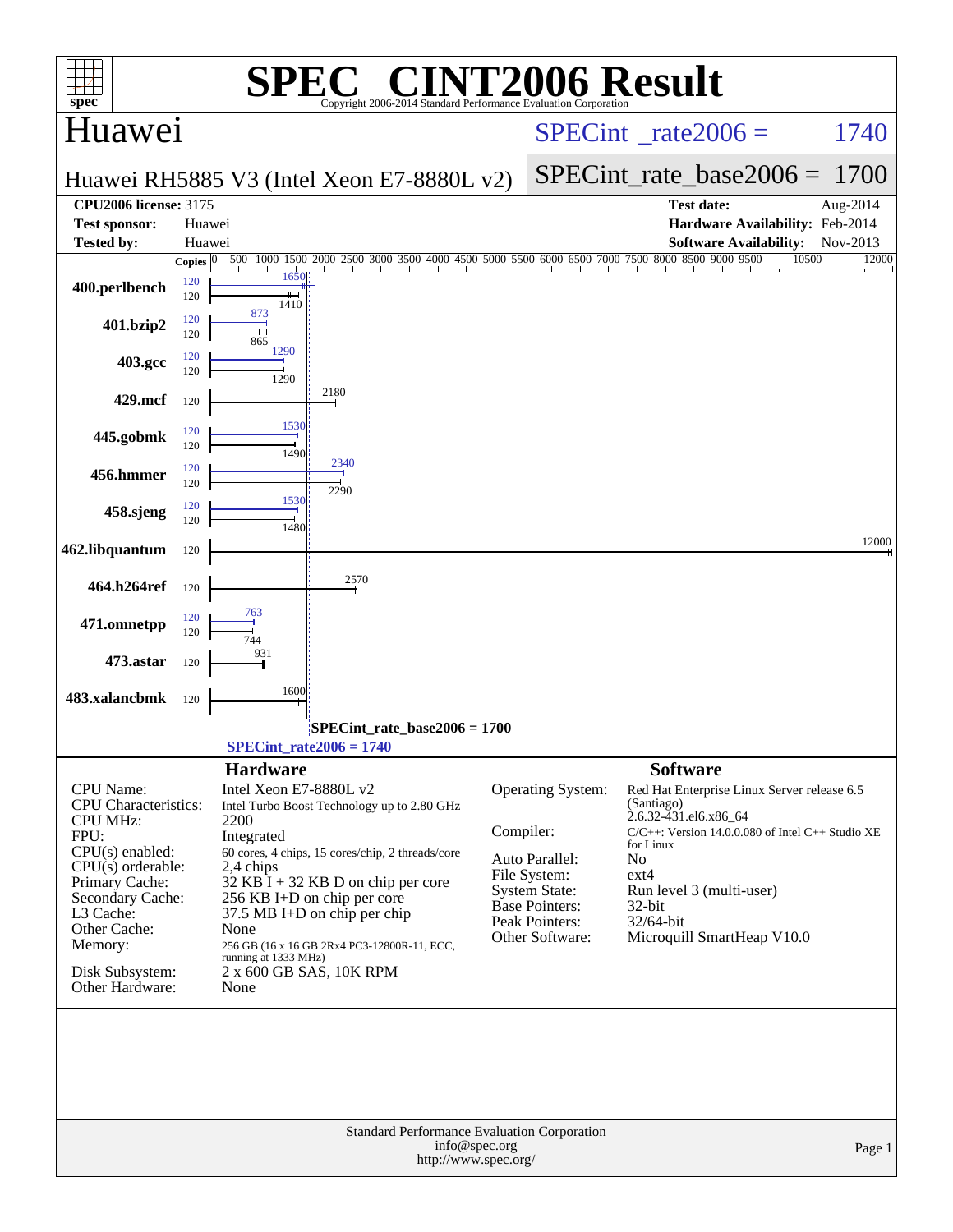

#### Huawei

#### SPECint rate $2006 = 1740$

Huawei RH5885 V3 (Intel Xeon E7-8880L v2)

[SPECint\\_rate\\_base2006 =](http://www.spec.org/auto/cpu2006/Docs/result-fields.html#SPECintratebase2006) 1700

**[CPU2006 license:](http://www.spec.org/auto/cpu2006/Docs/result-fields.html#CPU2006license)** 3175 **[Test date:](http://www.spec.org/auto/cpu2006/Docs/result-fields.html#Testdate)** Aug-2014

**[Test sponsor:](http://www.spec.org/auto/cpu2006/Docs/result-fields.html#Testsponsor)** Huawei **[Hardware Availability:](http://www.spec.org/auto/cpu2006/Docs/result-fields.html#HardwareAvailability)** Feb-2014 **[Tested by:](http://www.spec.org/auto/cpu2006/Docs/result-fields.html#Testedby)** Huawei **[Software Availability:](http://www.spec.org/auto/cpu2006/Docs/result-fields.html#SoftwareAvailability)** Nov-2013

#### **[Results Table](http://www.spec.org/auto/cpu2006/Docs/result-fields.html#ResultsTable)**

|                  |                                                                                                          |                |       | <b>Base</b>    |               |                |       |               |                |              | <b>Peak</b>    |              |                |              |
|------------------|----------------------------------------------------------------------------------------------------------|----------------|-------|----------------|---------------|----------------|-------|---------------|----------------|--------------|----------------|--------------|----------------|--------------|
| <b>Benchmark</b> | <b>Copies</b>                                                                                            | <b>Seconds</b> | Ratio | <b>Seconds</b> | Ratio         | <b>Seconds</b> | Ratio | <b>Copies</b> | <b>Seconds</b> | <b>Ratio</b> | <b>Seconds</b> | <b>Ratio</b> | <b>Seconds</b> | <b>Ratio</b> |
| 400.perlbench    | <b>120</b>                                                                                               | 759            | 1540  | 854            | 1370          | 831            | 1410  | 120           | 712            | 1650         | 721            | 1630         | 638            | 1840         |
| 401.bzip2        | 120                                                                                                      | 1181           | 980   | 1345           | 861           | 1338           | 865   | 120           | 1341           | 864          | 1327           | 873          | 1167           | 993          |
| $403.\text{gcc}$ | 120                                                                                                      | 751            | 1290  | 749            | 1290          | 745            | 1300  | 120           | <u>751</u>     | 1290         | 752            | 1280         | 750            | 1290         |
| $429$ .mcf       | 120                                                                                                      | 498            | 2200  | 503            | 2180          | 504            | 2170  | 120           | 498            | 2200         | 503            | 2180         | 504            | 2170         |
| $445$ .gobm $k$  | 120                                                                                                      | 848            | 1490  | 847            | 1490          | 850            | 1480  | 120           | 821            | 1530         | 822            | 1530         | 826            | 1520         |
| 456.hmmer        | 120                                                                                                      | 490            | 2290  | 490            | 2280          | 488            | 2290  | 120           | 480            | 2330         | 479            | 2340         | 479            | 2340         |
| $458$ .sjeng     | 120                                                                                                      | 984            | 1480  | 984            | 1480 <b>1</b> | 980            | 1480  | 120           | 947            | 1530         | 947            | 1530         | 947            | 1530         |
| 462.libquantum   | <b>120</b>                                                                                               | 208            | 12000 | 209            | 11900         | 207            | 12000 | 120           | 208            | 12000        | 209            | 11900        | 207            | 12000        |
| 464.h264ref      | 120                                                                                                      | 1032           | 2570  | 1029           | 2580          | 1043           | 2550  | 120           | 1032           | 2570         | 1029           | 2580         | 1043           | 2550         |
| 471.omnetpp      | 120                                                                                                      | 1007           | 745   | 1009           | 743           | 1009           | 744   | 120           | 984            | 763          | 981            | 765          | 984            | 762          |
| $473$ . astar    | 120                                                                                                      | 928            | 907   | 900            | 936           | 905            | 931   | 120           | 928            | 907          | 900            | 936          | 905            | 931          |
| 483.xalancbmk    | <b>120</b>                                                                                               | 490            | 1690  | 533            | 1550          | 517            | 1600  | 120           | 490            | 1690         | 533            | 1550         | 517            | 1600         |
|                  | Results appear in the order in which they were run. Bold underlined text indicates a median measurement. |                |       |                |               |                |       |               |                |              |                |              |                |              |

#### **[Submit Notes](http://www.spec.org/auto/cpu2006/Docs/result-fields.html#SubmitNotes)**

 The numactl mechanism was used to bind copies to processors. The config file option 'submit' was used to generate numactl commands to bind each copy to a specific processor. For details, please see the config file.

#### **[Operating System Notes](http://www.spec.org/auto/cpu2006/Docs/result-fields.html#OperatingSystemNotes)**

Stack size set to unlimited using "ulimit -s unlimited"

#### **[Platform Notes](http://www.spec.org/auto/cpu2006/Docs/result-fields.html#PlatformNotes)**

 BIOS configuration: Set Power Efficiency Mode to Performance Set Lock\_step to disabled Baseboard Management Controller used to adjust the fan speed to 100% Set C-state to C6 Sysinfo program /spec/config/sysinfo.rev6818 \$Rev: 6818 \$ \$Date:: 2012-07-17 #\$ e86d102572650a6e4d596a3cee98f191 running on RH5885V3 Mon Aug 18 16:55:21 2014 This section contains SUT (System Under Test) info as seen by some common utilities. To remove or add to this section, see: <http://www.spec.org/cpu2006/Docs/config.html#sysinfo>

 From /proc/cpuinfo model name : Intel(R) Xeon(R) CPU E7-8880L v2 @ 2.20GHz 4 "physical id"s (chips) 120 "processors" Continued on next page

> Standard Performance Evaluation Corporation [info@spec.org](mailto:info@spec.org) <http://www.spec.org/>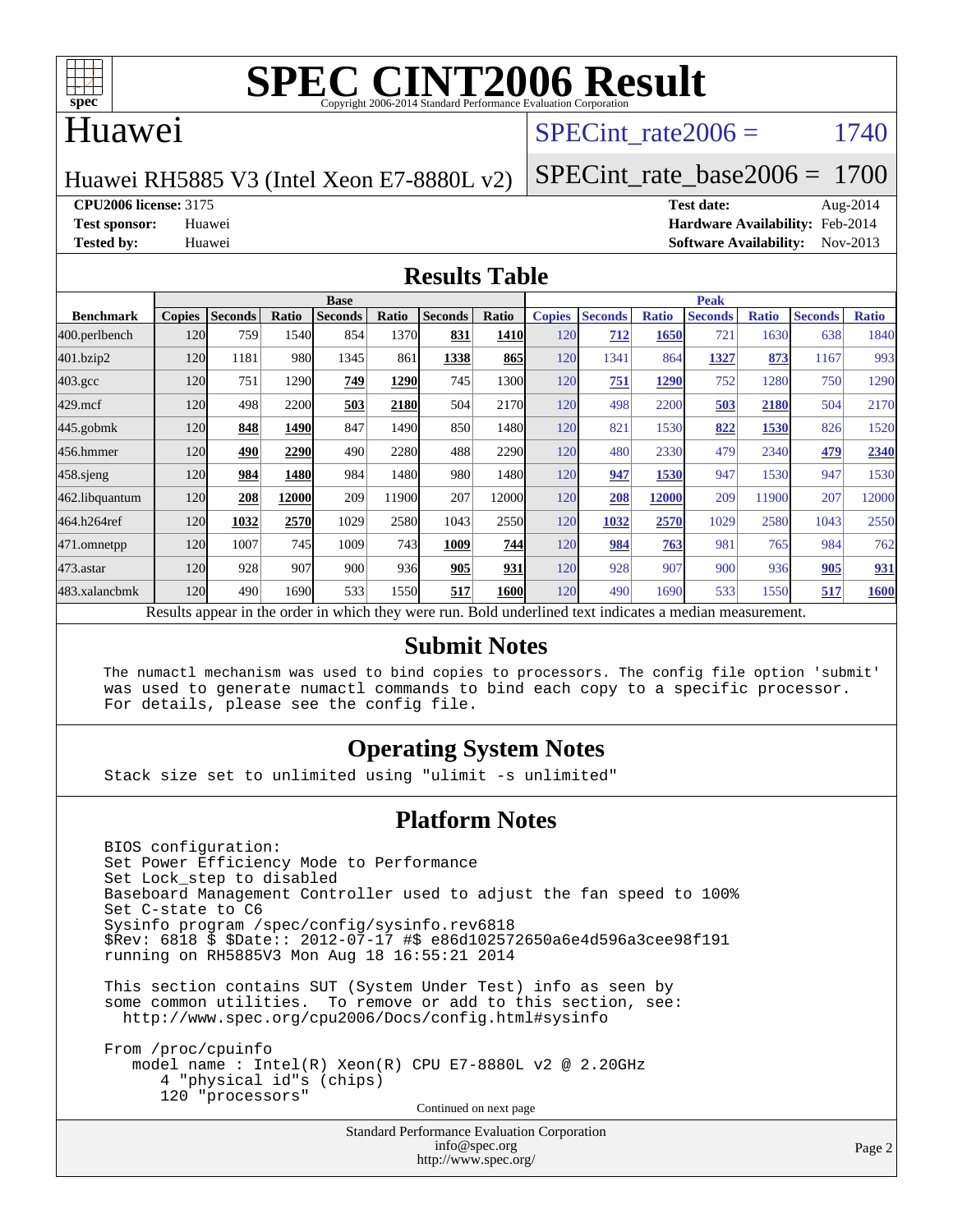

### Huawei

 $SPECTnt_rate2006 = 1740$ 

[SPECint\\_rate\\_base2006 =](http://www.spec.org/auto/cpu2006/Docs/result-fields.html#SPECintratebase2006) 1700

Huawei RH5885 V3 (Intel Xeon E7-8880L v2)

**[Tested by:](http://www.spec.org/auto/cpu2006/Docs/result-fields.html#Testedby)** Huawei **[Software Availability:](http://www.spec.org/auto/cpu2006/Docs/result-fields.html#SoftwareAvailability)** Nov-2013

**[CPU2006 license:](http://www.spec.org/auto/cpu2006/Docs/result-fields.html#CPU2006license)** 3175 **[Test date:](http://www.spec.org/auto/cpu2006/Docs/result-fields.html#Testdate)** Aug-2014 **[Test sponsor:](http://www.spec.org/auto/cpu2006/Docs/result-fields.html#Testsponsor)** Huawei **[Hardware Availability:](http://www.spec.org/auto/cpu2006/Docs/result-fields.html#HardwareAvailability)** Feb-2014

#### **[Platform Notes \(Continued\)](http://www.spec.org/auto/cpu2006/Docs/result-fields.html#PlatformNotes)**

| cores, siblings (Caution: counting these is hw and system dependent.<br>The<br>following excerpts from /proc/cpuinfo might not be reliable. Use with<br>$caution.$ )<br>cpu cores : 15<br>siblings : 30<br>physical 0: cores 0 1 2 3 4 5 6 7 8 9 10 11 12 13 14<br>physical 1: cores 0 1 2 3 4 5 6 7 8 9 10 11 12 13 14<br>physical 2: cores 0 1 2 3 4 5 6 7 8 9 10 11 12 13 14<br>physical 3: cores 0 1 2 3 4 5 6 7 8 9 10 11 12 13 14<br>cache size $: 38400$ KB |
|--------------------------------------------------------------------------------------------------------------------------------------------------------------------------------------------------------------------------------------------------------------------------------------------------------------------------------------------------------------------------------------------------------------------------------------------------------------------|
| From /proc/meminfo<br>MemTotal:<br>264348968 kB<br>HugePages_Total: 0<br>Hugepagesize: 2048 kB                                                                                                                                                                                                                                                                                                                                                                     |
| /usr/bin/lsb_release -d<br>Red Hat Enterprise Linux Server release 6.5 (Santiago)                                                                                                                                                                                                                                                                                                                                                                                  |
| From /etc/*release* /etc/*version*<br>redhat-release: Red Hat Enterprise Linux Server release 6.5 (Santiago)<br>system-release: Red Hat Enterprise Linux Server release 6.5 (Santiago)<br>system-release-cpe: cpe:/o:redhat:enterprise_linux:6server:ga:server                                                                                                                                                                                                     |
| uname $-a$ :<br>Linux RH5885V3 2.6.32-431.el6.x86_64 #1 SMP Sun Nov 10 22:19:54 EST 2013<br>x86_64 x86_64 x86_64 GNU/Linux                                                                                                                                                                                                                                                                                                                                         |
| run-level 3 Aug 18 16:33                                                                                                                                                                                                                                                                                                                                                                                                                                           |
| SPEC is set to: $/$ spec<br>Filesystem<br>Type Size Used Avail Use% Mounted on<br>/dev/sda2<br>ext4 385G 13G 353G<br>$4\%$ /spec                                                                                                                                                                                                                                                                                                                                   |
| Additional information from dmidecode:<br>BIOS American Megatrends Inc. BLISV050 06/07/2014<br>Memory:<br>16 GB<br>16x<br>14x Hynix HMT42GR7AFR4C-PB 16 GB 1333 MHz 2 rank<br>2x Hynix HMT42GR7MFR4C-PB 16 GB 1333 MHz 2 rank<br>32x NO DIMM NO DIMM                                                                                                                                                                                                               |
| (End of data from sysinfo program)<br>Regarding the sysinfo display about the memory installed, the correct amount of<br>memory is 2 TB and the dmidecode description should have two lines reading as:<br>14x Hynix HMT42GR7AFR4C-PB 16 GB 1333 MHz 2 rank<br>2x Hynix HMT42GR7MFR4C-PB 16 GB 1333 MHz 2 rank                                                                                                                                                     |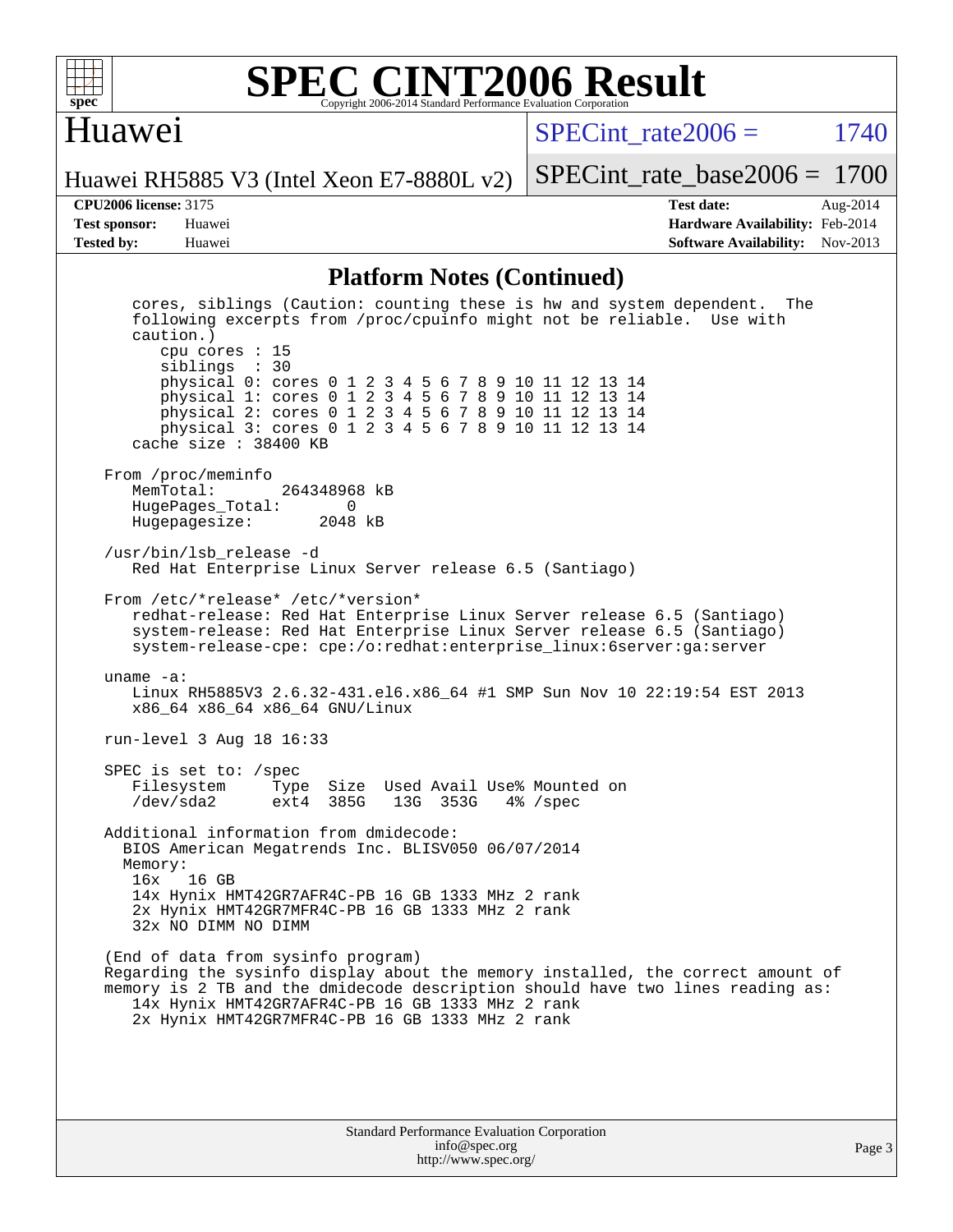

#### Huawei

SPECint rate $2006 = 1740$ 

Huawei RH5885 V3 (Intel Xeon E7-8880L v2)

[SPECint\\_rate\\_base2006 =](http://www.spec.org/auto/cpu2006/Docs/result-fields.html#SPECintratebase2006) 1700

**[CPU2006 license:](http://www.spec.org/auto/cpu2006/Docs/result-fields.html#CPU2006license)** 3175 **[Test date:](http://www.spec.org/auto/cpu2006/Docs/result-fields.html#Testdate)** Aug-2014 **[Test sponsor:](http://www.spec.org/auto/cpu2006/Docs/result-fields.html#Testsponsor)** Huawei **[Hardware Availability:](http://www.spec.org/auto/cpu2006/Docs/result-fields.html#HardwareAvailability)** Feb-2014 **[Tested by:](http://www.spec.org/auto/cpu2006/Docs/result-fields.html#Testedby)** Huawei **[Software Availability:](http://www.spec.org/auto/cpu2006/Docs/result-fields.html#SoftwareAvailability)** Nov-2013

#### **[General Notes](http://www.spec.org/auto/cpu2006/Docs/result-fields.html#GeneralNotes)**

Environment variables set by runspec before the start of the run: LD LIBRARY PATH = "/spec/libs/32:/spec/libs/64:/spec/sh"

 Binaries compiled on a system with 1x Core i7-860 CPU + 8GB memory using RedHat EL 6.4 Transparent Huge Pages enabled with: echo always > /sys/kernel/mm/redhat\_transparent\_hugepage/enabled Filesystem page cache cleared with: echo 1> /proc/sys/vm/drop\_caches runspec command invoked through numactl i.e.: numactl --interleave=all runspec <etc>

### **[Base Compiler Invocation](http://www.spec.org/auto/cpu2006/Docs/result-fields.html#BaseCompilerInvocation)**

[C benchmarks](http://www.spec.org/auto/cpu2006/Docs/result-fields.html#Cbenchmarks):  $inc -m32$ 

[C++ benchmarks:](http://www.spec.org/auto/cpu2006/Docs/result-fields.html#CXXbenchmarks) [icpc -m32](http://www.spec.org/cpu2006/results/res2014q3/cpu2006-20140825-31015.flags.html#user_CXXbase_intel_icpc_4e5a5ef1a53fd332b3c49e69c3330699)

### **[Base Portability Flags](http://www.spec.org/auto/cpu2006/Docs/result-fields.html#BasePortabilityFlags)**

 400.perlbench: [-DSPEC\\_CPU\\_LINUX\\_IA32](http://www.spec.org/cpu2006/results/res2014q3/cpu2006-20140825-31015.flags.html#b400.perlbench_baseCPORTABILITY_DSPEC_CPU_LINUX_IA32) 462.libquantum: [-DSPEC\\_CPU\\_LINUX](http://www.spec.org/cpu2006/results/res2014q3/cpu2006-20140825-31015.flags.html#b462.libquantum_baseCPORTABILITY_DSPEC_CPU_LINUX) 483.xalancbmk: [-DSPEC\\_CPU\\_LINUX](http://www.spec.org/cpu2006/results/res2014q3/cpu2006-20140825-31015.flags.html#b483.xalancbmk_baseCXXPORTABILITY_DSPEC_CPU_LINUX)

### **[Base Optimization Flags](http://www.spec.org/auto/cpu2006/Docs/result-fields.html#BaseOptimizationFlags)**

[C benchmarks](http://www.spec.org/auto/cpu2006/Docs/result-fields.html#Cbenchmarks): [-xSSE4.2](http://www.spec.org/cpu2006/results/res2014q3/cpu2006-20140825-31015.flags.html#user_CCbase_f-xSSE42_f91528193cf0b216347adb8b939d4107) [-ipo](http://www.spec.org/cpu2006/results/res2014q3/cpu2006-20140825-31015.flags.html#user_CCbase_f-ipo) [-O3](http://www.spec.org/cpu2006/results/res2014q3/cpu2006-20140825-31015.flags.html#user_CCbase_f-O3) [-no-prec-div](http://www.spec.org/cpu2006/results/res2014q3/cpu2006-20140825-31015.flags.html#user_CCbase_f-no-prec-div) [-opt-prefetch](http://www.spec.org/cpu2006/results/res2014q3/cpu2006-20140825-31015.flags.html#user_CCbase_f-opt-prefetch) [-opt-mem-layout-trans=3](http://www.spec.org/cpu2006/results/res2014q3/cpu2006-20140825-31015.flags.html#user_CCbase_f-opt-mem-layout-trans_a7b82ad4bd7abf52556d4961a2ae94d5)

[C++ benchmarks:](http://www.spec.org/auto/cpu2006/Docs/result-fields.html#CXXbenchmarks)

[-xSSE4.2](http://www.spec.org/cpu2006/results/res2014q3/cpu2006-20140825-31015.flags.html#user_CXXbase_f-xSSE42_f91528193cf0b216347adb8b939d4107) [-ipo](http://www.spec.org/cpu2006/results/res2014q3/cpu2006-20140825-31015.flags.html#user_CXXbase_f-ipo) [-O3](http://www.spec.org/cpu2006/results/res2014q3/cpu2006-20140825-31015.flags.html#user_CXXbase_f-O3) [-no-prec-div](http://www.spec.org/cpu2006/results/res2014q3/cpu2006-20140825-31015.flags.html#user_CXXbase_f-no-prec-div) [-opt-prefetch](http://www.spec.org/cpu2006/results/res2014q3/cpu2006-20140825-31015.flags.html#user_CXXbase_f-opt-prefetch) [-opt-mem-layout-trans=3](http://www.spec.org/cpu2006/results/res2014q3/cpu2006-20140825-31015.flags.html#user_CXXbase_f-opt-mem-layout-trans_a7b82ad4bd7abf52556d4961a2ae94d5) [-Wl,-z,muldefs](http://www.spec.org/cpu2006/results/res2014q3/cpu2006-20140825-31015.flags.html#user_CXXbase_link_force_multiple1_74079c344b956b9658436fd1b6dd3a8a) [-L/sh -lsmartheap](http://www.spec.org/cpu2006/results/res2014q3/cpu2006-20140825-31015.flags.html#user_CXXbase_SmartHeap_32f6c82aa1ed9c52345d30cf6e4a0499)

### **[Base Other Flags](http://www.spec.org/auto/cpu2006/Docs/result-fields.html#BaseOtherFlags)**

[C benchmarks](http://www.spec.org/auto/cpu2006/Docs/result-fields.html#Cbenchmarks):

403.gcc: [-Dalloca=\\_alloca](http://www.spec.org/cpu2006/results/res2014q3/cpu2006-20140825-31015.flags.html#b403.gcc_baseEXTRA_CFLAGS_Dalloca_be3056838c12de2578596ca5467af7f3)

Standard Performance Evaluation Corporation [info@spec.org](mailto:info@spec.org) <http://www.spec.org/>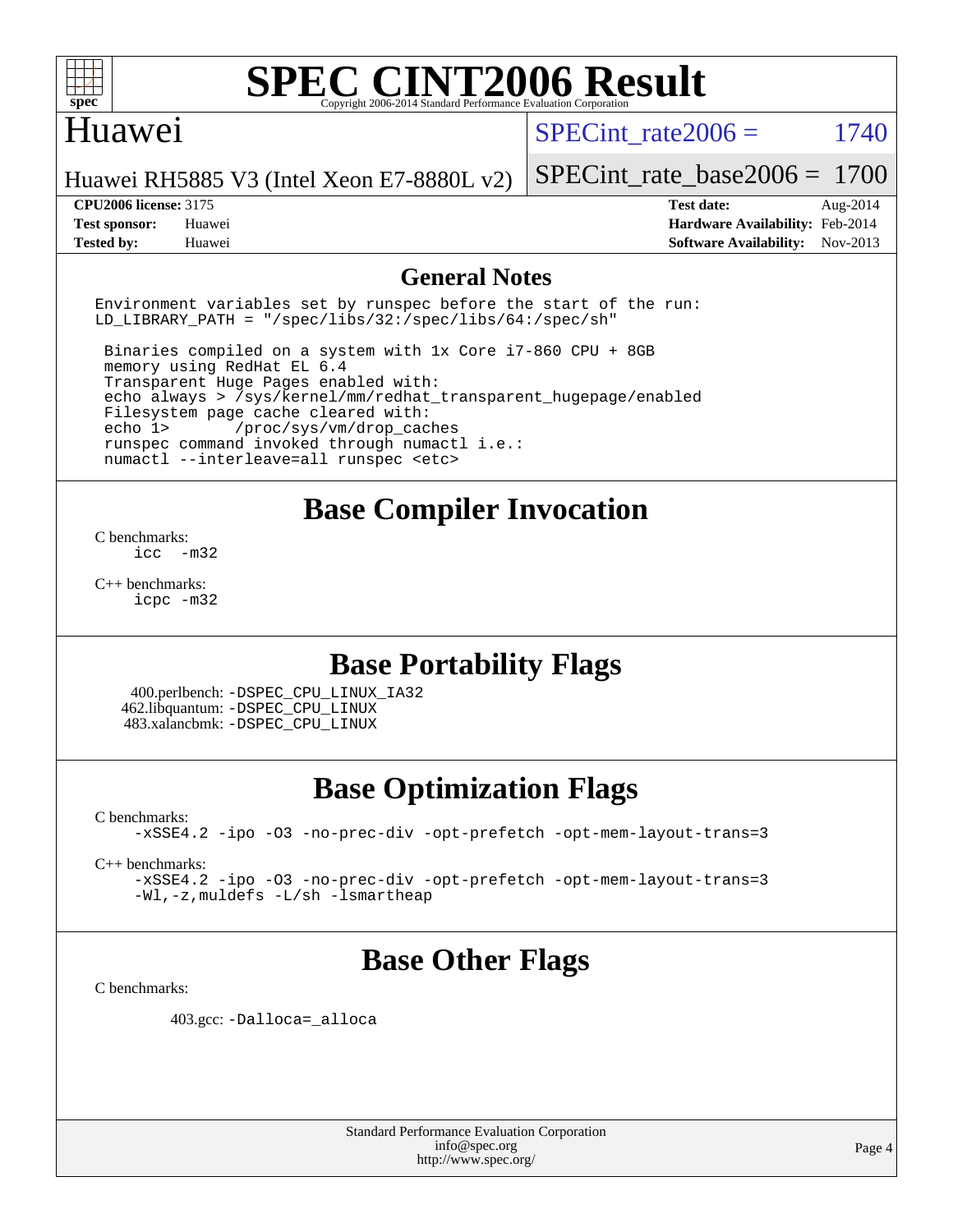

#### Huawei

SPECint rate $2006 = 1740$ 

Page 5

Huawei RH5885 V3 (Intel Xeon E7-8880L v2)

**[CPU2006 license:](http://www.spec.org/auto/cpu2006/Docs/result-fields.html#CPU2006license)** 3175 **[Test date:](http://www.spec.org/auto/cpu2006/Docs/result-fields.html#Testdate)** Aug-2014

[SPECint\\_rate\\_base2006 =](http://www.spec.org/auto/cpu2006/Docs/result-fields.html#SPECintratebase2006) 1700

**[Test sponsor:](http://www.spec.org/auto/cpu2006/Docs/result-fields.html#Testsponsor)** Huawei **[Hardware Availability:](http://www.spec.org/auto/cpu2006/Docs/result-fields.html#HardwareAvailability)** Feb-2014 **[Tested by:](http://www.spec.org/auto/cpu2006/Docs/result-fields.html#Testedby)** Huawei **[Software Availability:](http://www.spec.org/auto/cpu2006/Docs/result-fields.html#SoftwareAvailability)** Nov-2013

### **[Peak Compiler Invocation](http://www.spec.org/auto/cpu2006/Docs/result-fields.html#PeakCompilerInvocation)**

[C benchmarks \(except as noted below\)](http://www.spec.org/auto/cpu2006/Docs/result-fields.html#Cbenchmarksexceptasnotedbelow): [icc -m32](http://www.spec.org/cpu2006/results/res2014q3/cpu2006-20140825-31015.flags.html#user_CCpeak_intel_icc_5ff4a39e364c98233615fdd38438c6f2)

400.perlbench: [icc -m64](http://www.spec.org/cpu2006/results/res2014q3/cpu2006-20140825-31015.flags.html#user_peakCCLD400_perlbench_intel_icc_64bit_bda6cc9af1fdbb0edc3795bac97ada53)

401.bzip2: [icc -m64](http://www.spec.org/cpu2006/results/res2014q3/cpu2006-20140825-31015.flags.html#user_peakCCLD401_bzip2_intel_icc_64bit_bda6cc9af1fdbb0edc3795bac97ada53)

456.hmmer: [icc -m64](http://www.spec.org/cpu2006/results/res2014q3/cpu2006-20140825-31015.flags.html#user_peakCCLD456_hmmer_intel_icc_64bit_bda6cc9af1fdbb0edc3795bac97ada53)

458.sjeng: [icc -m64](http://www.spec.org/cpu2006/results/res2014q3/cpu2006-20140825-31015.flags.html#user_peakCCLD458_sjeng_intel_icc_64bit_bda6cc9af1fdbb0edc3795bac97ada53)

[C++ benchmarks:](http://www.spec.org/auto/cpu2006/Docs/result-fields.html#CXXbenchmarks)

[icpc -m32](http://www.spec.org/cpu2006/results/res2014q3/cpu2006-20140825-31015.flags.html#user_CXXpeak_intel_icpc_4e5a5ef1a53fd332b3c49e69c3330699)

#### **[Peak Portability Flags](http://www.spec.org/auto/cpu2006/Docs/result-fields.html#PeakPortabilityFlags)**

 400.perlbench: [-DSPEC\\_CPU\\_LP64](http://www.spec.org/cpu2006/results/res2014q3/cpu2006-20140825-31015.flags.html#b400.perlbench_peakCPORTABILITY_DSPEC_CPU_LP64) [-DSPEC\\_CPU\\_LINUX\\_X64](http://www.spec.org/cpu2006/results/res2014q3/cpu2006-20140825-31015.flags.html#b400.perlbench_peakCPORTABILITY_DSPEC_CPU_LINUX_X64) 401.bzip2: [-DSPEC\\_CPU\\_LP64](http://www.spec.org/cpu2006/results/res2014q3/cpu2006-20140825-31015.flags.html#suite_peakCPORTABILITY401_bzip2_DSPEC_CPU_LP64) 456.hmmer: [-DSPEC\\_CPU\\_LP64](http://www.spec.org/cpu2006/results/res2014q3/cpu2006-20140825-31015.flags.html#suite_peakCPORTABILITY456_hmmer_DSPEC_CPU_LP64) 458.sjeng: [-DSPEC\\_CPU\\_LP64](http://www.spec.org/cpu2006/results/res2014q3/cpu2006-20140825-31015.flags.html#suite_peakCPORTABILITY458_sjeng_DSPEC_CPU_LP64) 462.libquantum: [-DSPEC\\_CPU\\_LINUX](http://www.spec.org/cpu2006/results/res2014q3/cpu2006-20140825-31015.flags.html#b462.libquantum_peakCPORTABILITY_DSPEC_CPU_LINUX) 483.xalancbmk: [-DSPEC\\_CPU\\_LINUX](http://www.spec.org/cpu2006/results/res2014q3/cpu2006-20140825-31015.flags.html#b483.xalancbmk_peakCXXPORTABILITY_DSPEC_CPU_LINUX)

### **[Peak Optimization Flags](http://www.spec.org/auto/cpu2006/Docs/result-fields.html#PeakOptimizationFlags)**

<http://www.spec.org/>

[C benchmarks](http://www.spec.org/auto/cpu2006/Docs/result-fields.html#Cbenchmarks):

Standard Performance Evaluation Corporation [info@spec.org](mailto:info@spec.org) 400.perlbench: [-xSSE4.2](http://www.spec.org/cpu2006/results/res2014q3/cpu2006-20140825-31015.flags.html#user_peakPASS2_CFLAGSPASS2_LDCFLAGS400_perlbench_f-xSSE42_f91528193cf0b216347adb8b939d4107)(pass 2) [-prof-gen](http://www.spec.org/cpu2006/results/res2014q3/cpu2006-20140825-31015.flags.html#user_peakPASS1_CFLAGSPASS1_LDCFLAGS400_perlbench_prof_gen_e43856698f6ca7b7e442dfd80e94a8fc)(pass 1) [-ipo](http://www.spec.org/cpu2006/results/res2014q3/cpu2006-20140825-31015.flags.html#user_peakPASS2_CFLAGSPASS2_LDCFLAGS400_perlbench_f-ipo)(pass 2) [-O3](http://www.spec.org/cpu2006/results/res2014q3/cpu2006-20140825-31015.flags.html#user_peakPASS2_CFLAGSPASS2_LDCFLAGS400_perlbench_f-O3)(pass 2) [-no-prec-div](http://www.spec.org/cpu2006/results/res2014q3/cpu2006-20140825-31015.flags.html#user_peakPASS2_CFLAGSPASS2_LDCFLAGS400_perlbench_f-no-prec-div)(pass 2) [-prof-use](http://www.spec.org/cpu2006/results/res2014q3/cpu2006-20140825-31015.flags.html#user_peakPASS2_CFLAGSPASS2_LDCFLAGS400_perlbench_prof_use_bccf7792157ff70d64e32fe3e1250b55)(pass 2) [-auto-ilp32](http://www.spec.org/cpu2006/results/res2014q3/cpu2006-20140825-31015.flags.html#user_peakCOPTIMIZE400_perlbench_f-auto-ilp32) 401.bzip2: [-xSSE4.2](http://www.spec.org/cpu2006/results/res2014q3/cpu2006-20140825-31015.flags.html#user_peakPASS2_CFLAGSPASS2_LDCFLAGS401_bzip2_f-xSSE42_f91528193cf0b216347adb8b939d4107)(pass 2) [-prof-gen](http://www.spec.org/cpu2006/results/res2014q3/cpu2006-20140825-31015.flags.html#user_peakPASS1_CFLAGSPASS1_LDCFLAGS401_bzip2_prof_gen_e43856698f6ca7b7e442dfd80e94a8fc)(pass 1) [-ipo](http://www.spec.org/cpu2006/results/res2014q3/cpu2006-20140825-31015.flags.html#user_peakPASS2_CFLAGSPASS2_LDCFLAGS401_bzip2_f-ipo)(pass 2) [-O3](http://www.spec.org/cpu2006/results/res2014q3/cpu2006-20140825-31015.flags.html#user_peakPASS2_CFLAGSPASS2_LDCFLAGS401_bzip2_f-O3)(pass 2) [-no-prec-div](http://www.spec.org/cpu2006/results/res2014q3/cpu2006-20140825-31015.flags.html#user_peakPASS2_CFLAGSPASS2_LDCFLAGS401_bzip2_f-no-prec-div)(pass 2) [-prof-use](http://www.spec.org/cpu2006/results/res2014q3/cpu2006-20140825-31015.flags.html#user_peakPASS2_CFLAGSPASS2_LDCFLAGS401_bzip2_prof_use_bccf7792157ff70d64e32fe3e1250b55)(pass 2) [-opt-prefetch](http://www.spec.org/cpu2006/results/res2014q3/cpu2006-20140825-31015.flags.html#user_peakCOPTIMIZE401_bzip2_f-opt-prefetch) [-auto-ilp32](http://www.spec.org/cpu2006/results/res2014q3/cpu2006-20140825-31015.flags.html#user_peakCOPTIMIZE401_bzip2_f-auto-ilp32) [-ansi-alias](http://www.spec.org/cpu2006/results/res2014q3/cpu2006-20140825-31015.flags.html#user_peakCOPTIMIZE401_bzip2_f-ansi-alias) 403.gcc: [-xSSE4.2](http://www.spec.org/cpu2006/results/res2014q3/cpu2006-20140825-31015.flags.html#user_peakCOPTIMIZE403_gcc_f-xSSE42_f91528193cf0b216347adb8b939d4107) [-ipo](http://www.spec.org/cpu2006/results/res2014q3/cpu2006-20140825-31015.flags.html#user_peakCOPTIMIZE403_gcc_f-ipo) [-O3](http://www.spec.org/cpu2006/results/res2014q3/cpu2006-20140825-31015.flags.html#user_peakCOPTIMIZE403_gcc_f-O3) [-no-prec-div](http://www.spec.org/cpu2006/results/res2014q3/cpu2006-20140825-31015.flags.html#user_peakCOPTIMIZE403_gcc_f-no-prec-div) 429.mcf: basepeak = yes 445.gobmk: [-xSSE4.2](http://www.spec.org/cpu2006/results/res2014q3/cpu2006-20140825-31015.flags.html#user_peakPASS2_CFLAGSPASS2_LDCFLAGS445_gobmk_f-xSSE42_f91528193cf0b216347adb8b939d4107)(pass 2) [-prof-gen](http://www.spec.org/cpu2006/results/res2014q3/cpu2006-20140825-31015.flags.html#user_peakPASS1_CFLAGSPASS1_LDCFLAGS445_gobmk_prof_gen_e43856698f6ca7b7e442dfd80e94a8fc)(pass 1) [-prof-use](http://www.spec.org/cpu2006/results/res2014q3/cpu2006-20140825-31015.flags.html#user_peakPASS2_CFLAGSPASS2_LDCFLAGS445_gobmk_prof_use_bccf7792157ff70d64e32fe3e1250b55)(pass 2) [-ansi-alias](http://www.spec.org/cpu2006/results/res2014q3/cpu2006-20140825-31015.flags.html#user_peakCOPTIMIZE445_gobmk_f-ansi-alias) [-opt-mem-layout-trans=3](http://www.spec.org/cpu2006/results/res2014q3/cpu2006-20140825-31015.flags.html#user_peakCOPTIMIZE445_gobmk_f-opt-mem-layout-trans_a7b82ad4bd7abf52556d4961a2ae94d5) 456.hmmer: [-xSSE4.2](http://www.spec.org/cpu2006/results/res2014q3/cpu2006-20140825-31015.flags.html#user_peakCOPTIMIZE456_hmmer_f-xSSE42_f91528193cf0b216347adb8b939d4107) [-ipo](http://www.spec.org/cpu2006/results/res2014q3/cpu2006-20140825-31015.flags.html#user_peakCOPTIMIZE456_hmmer_f-ipo) [-O3](http://www.spec.org/cpu2006/results/res2014q3/cpu2006-20140825-31015.flags.html#user_peakCOPTIMIZE456_hmmer_f-O3) [-no-prec-div](http://www.spec.org/cpu2006/results/res2014q3/cpu2006-20140825-31015.flags.html#user_peakCOPTIMIZE456_hmmer_f-no-prec-div) [-unroll2](http://www.spec.org/cpu2006/results/res2014q3/cpu2006-20140825-31015.flags.html#user_peakCOPTIMIZE456_hmmer_f-unroll_784dae83bebfb236979b41d2422d7ec2) [-auto-ilp32](http://www.spec.org/cpu2006/results/res2014q3/cpu2006-20140825-31015.flags.html#user_peakCOPTIMIZE456_hmmer_f-auto-ilp32) 458.sjeng: [-xSSE4.2](http://www.spec.org/cpu2006/results/res2014q3/cpu2006-20140825-31015.flags.html#user_peakPASS2_CFLAGSPASS2_LDCFLAGS458_sjeng_f-xSSE42_f91528193cf0b216347adb8b939d4107)(pass 2) [-prof-gen](http://www.spec.org/cpu2006/results/res2014q3/cpu2006-20140825-31015.flags.html#user_peakPASS1_CFLAGSPASS1_LDCFLAGS458_sjeng_prof_gen_e43856698f6ca7b7e442dfd80e94a8fc)(pass 1) [-ipo](http://www.spec.org/cpu2006/results/res2014q3/cpu2006-20140825-31015.flags.html#user_peakPASS2_CFLAGSPASS2_LDCFLAGS458_sjeng_f-ipo)(pass 2) [-O3](http://www.spec.org/cpu2006/results/res2014q3/cpu2006-20140825-31015.flags.html#user_peakPASS2_CFLAGSPASS2_LDCFLAGS458_sjeng_f-O3)(pass 2) [-no-prec-div](http://www.spec.org/cpu2006/results/res2014q3/cpu2006-20140825-31015.flags.html#user_peakPASS2_CFLAGSPASS2_LDCFLAGS458_sjeng_f-no-prec-div)(pass 2) [-prof-use](http://www.spec.org/cpu2006/results/res2014q3/cpu2006-20140825-31015.flags.html#user_peakPASS2_CFLAGSPASS2_LDCFLAGS458_sjeng_prof_use_bccf7792157ff70d64e32fe3e1250b55)(pass 2) [-unroll4](http://www.spec.org/cpu2006/results/res2014q3/cpu2006-20140825-31015.flags.html#user_peakCOPTIMIZE458_sjeng_f-unroll_4e5e4ed65b7fd20bdcd365bec371b81f) [-auto-ilp32](http://www.spec.org/cpu2006/results/res2014q3/cpu2006-20140825-31015.flags.html#user_peakCOPTIMIZE458_sjeng_f-auto-ilp32) Continued on next page